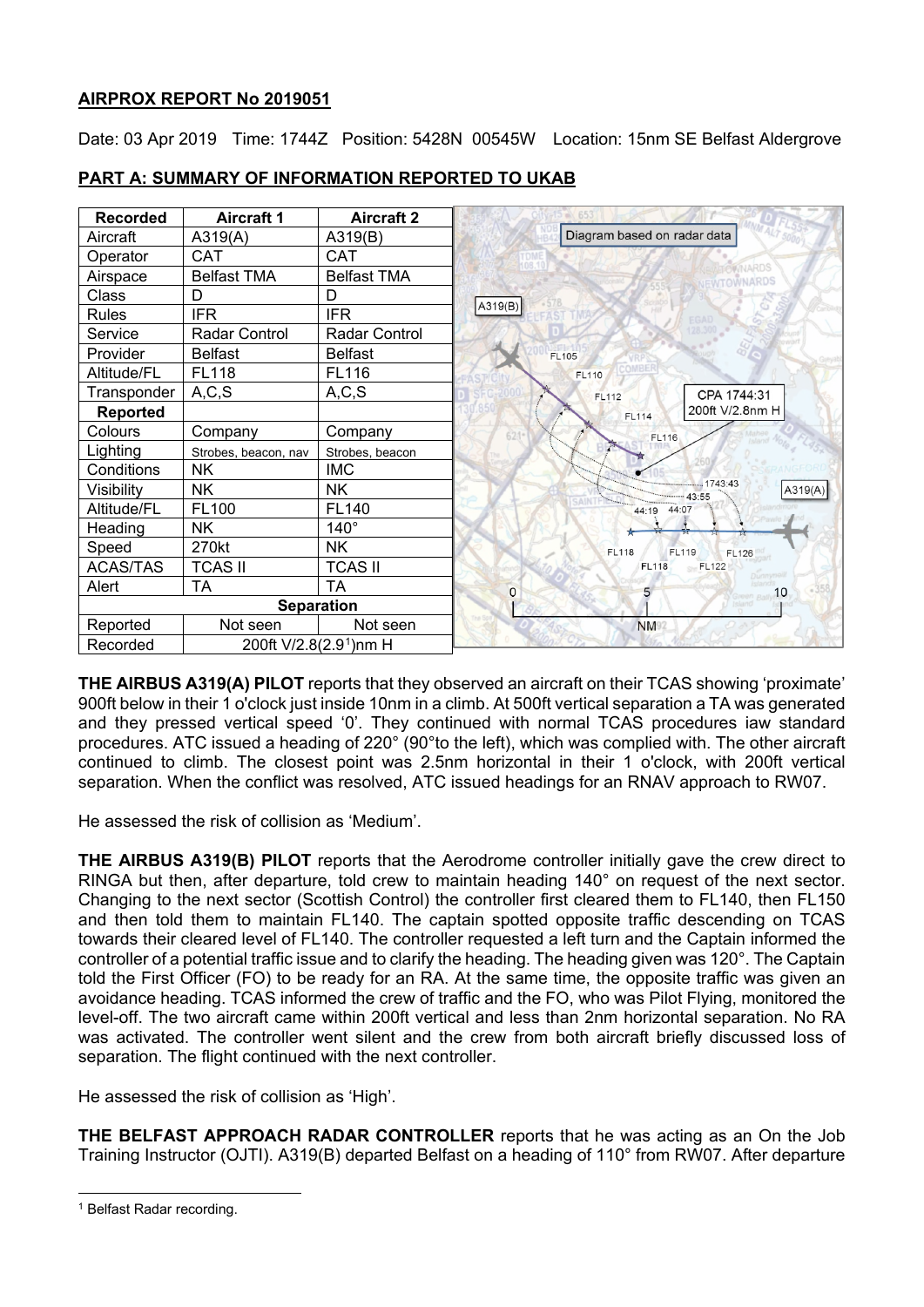the aircraft was turned onto a heading of 130°. The inbound A319(B) came over from Scottish Control on heading 300°. Climb coordination was requested for A319(B) against A319(A); FL140 was issued. At the same time the Antrim controller offered climb for an aircraft departing from Belfast City airport and FL130 was coordinated for this flight. As the aircraft converged, the Aerodrome controller called to suggest that they may get close. The pilot of A319(B) was instructed to turn left heading 110°, which the pilot queried due to 'a traffic situation'. He asked for confirmation of the heading. He was informed again heading 110°. A319(A)'s pilot was instructed to turn left heading 220°. The pilot of A319(B), before he was transferred, reported that, in his opinion there may have been an Airprox. From ATC's perspective there was a temporary loss of separation for one radar sweep, approximately 2.9nm horizontally and 200ft vertical. (Radar separation required was 3nm.)



Figure 1 Belfast Radar recording. A319(A) (5470); A319(B) (6224).

### **Factual Background**

The weather at Belfast was recorded as follows:

METAR EGAA 031720Z 02010KT 9999 -RA SCT012 BKN0-22 05/03 Q0995=

#### **Analysis and Investigation**

### **CAA ATSI**

Screenshots in this report have been taken from the Area Radar replay and are not necessarily indicative of what was displayed to the Aldergrove controller, who was using the Aldergrove Radar at the time of the Airprox. The Radar Control Services provided to both pilots by the Aldergrove controller were delivered by a trainee controller, under the supervision of an OJTI. All ATC instructions to pilots were subject to an accurate readback by the relevant pilot.

At 1740:20, the pilot of A319(B) called the Aldergrove Radar controller on departure, advising that they were passing altitude 2000ft, climbing to altitude 5000ft and heading 110°. The controller instructed the pilot to climb to FL90.

At 1740:50, the Prestwick Centre (PC) controller instructed the pilot of A319(A) to report their heading to Aldergrove and transferred the pilot to the Aldergrove frequency. The pilot had previously been instructed to descend to FL100.

At 1741:00, the controller instructed the A319(B) pilot to turn right heading 130°.

At 1741:20 (Figure 2), the pilot of A319(A) made initial R/T contact with the Aldergrove Radar controller, advising that they were inbound for an RNAV approach RW07 via LIRGU and in the descent to FL100, heading 300°. The controller confirmed that they would provide radar vectors for the RNAV approach RW07, advised the pilot that information 'Hotel' was current and that they would be number one for the approach.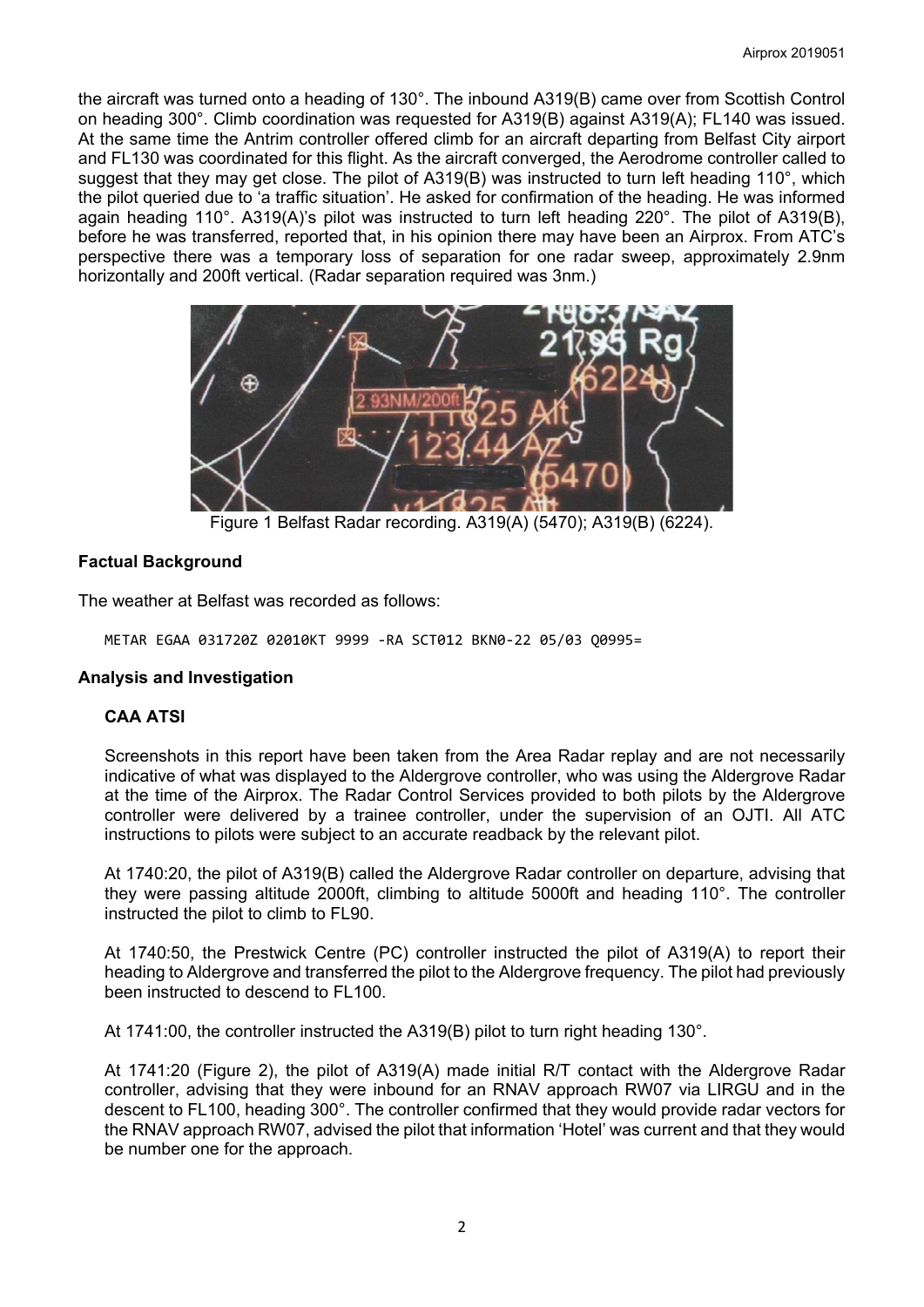At 1741:40 (Figure 3), the pilot of a 3<sup>rd</sup> aircraft (departing from Belfast City Airport) called the Aldergrove Radar controller, advising that they were airborne and climbing to 3000ft. The controller instructed the pilot to squawk ident.

At 1741:50, the Aldergrove controller called the PC controller and requested a coordinated level for A319(B) and FL140 was agreed. During the same call the PC controller offered FL130 for the 3<sup>rd</sup> aircraft (Belfast City departure) and this was agreed.

At 1742:20, the controller instructed the third aircraft (Belfast City departure) to stop turn heading 130° and climb to FL90.

At 1742:30, the PC controller called the Aldergrove controller and asked whether they now had A319(A) on frequency, the controller confirmed that they had.



Figure 2 - 1741:20. Figure 3 - 1741:40.

At 1742:40 the controller instructed the A319(A) pilot to turn left heading 280° (Figure 4).



Figure 4 - 1742:40. Figure 5 - 1743:30.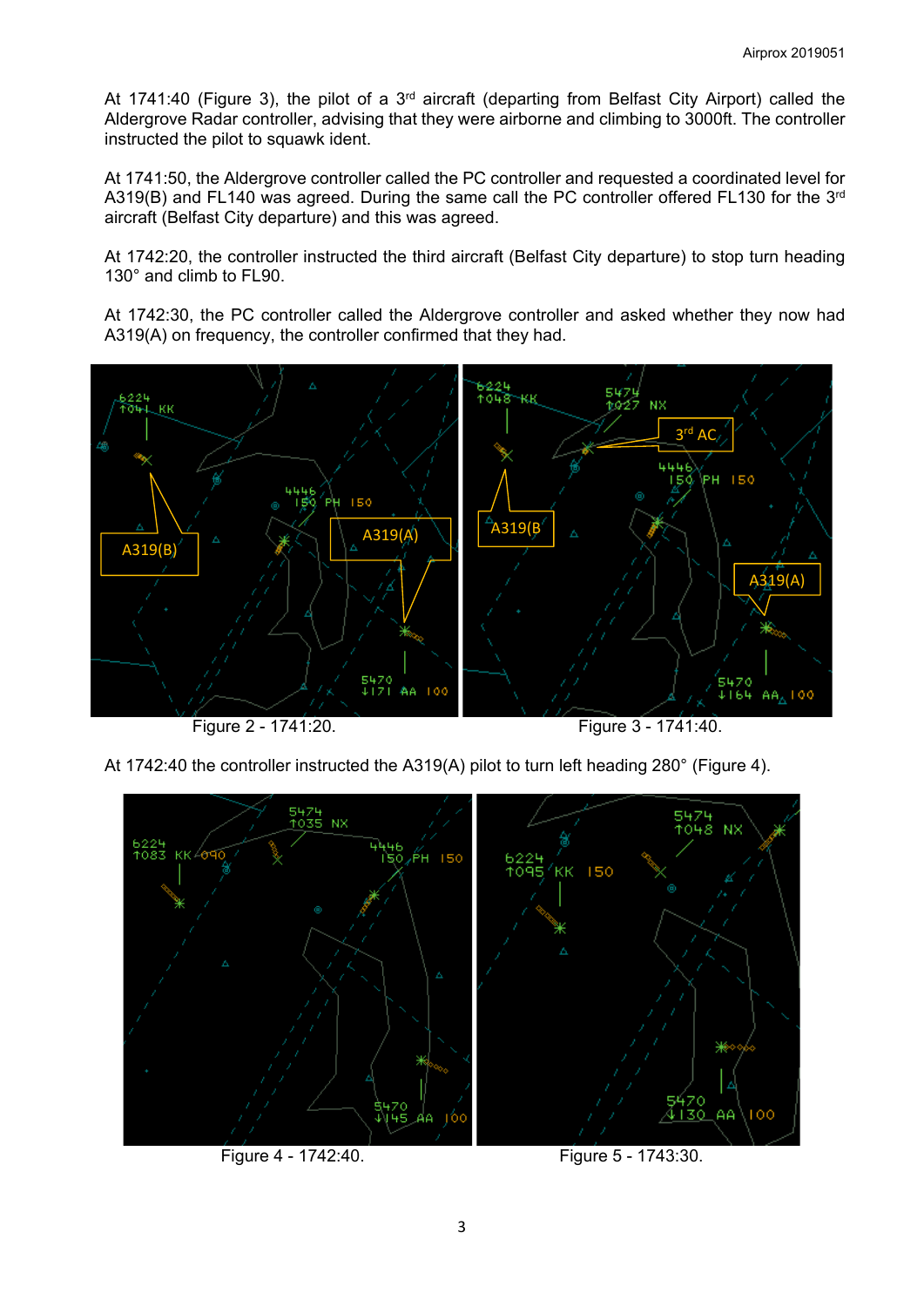At 1743:00, the controller instructed the A319(B) pilot to climb to FL140. This was immediately followed with an instruction to climb to FL150.

At 1743:20, the controller apologised and instructed the A319(B) pilot to stop climb at FL140.

At 1743:30 (Figure 5), the controller instructed the  $3<sup>rd</sup>$  aircraft to climb to FL130.

At 1743:35, the controller received a call on the landline from the Aerodrome controller who advised that they thought the spacing between A319(A) and A319(B) was a bit tight. The controller responded with a pause followed by "Oh yeah I'll turn him left".

At 1743:50, the controller keyed the transmitter, started to transmit an aircraft callsign and then released the transmitter switch.

At 1744:00 (Figure 6), the controller instructed the A319(B) pilot to turn left heading 110°. The pilot responded that they had a traffic situation and asked the controller to repeat the requested heading. The controller confirmed that the heading was 110°. The controller then turned their attention to A319(A) and instructed the pilot to turn left heading 220°.



Figure 6 - 1744:00. Figure 7 - 1744:31 (CPA).

CPA occurred at 1744:31 (Figure 7), with the aircraft separated laterally by 2.8nm and vertically by 200 feet. The required lateral separation was 3nm.

At 1744:50, the controller instructed the A319(A) pilot to turn right heading 310°.

At 1745:10, the controller instructed the pilot of A319(B) to turn right heading 145°. The pilot readback the requested heading and advised the controller that they thought that what they had just experienced was an Airprox. The controller acknowledged.

At 1745:40, the A319(A) pilot asked the A319(B) pilot if they had received an RA and the A319(B) pilot responded that they had not received an RA but that they had come within 200ft and 2.5nm.

The Airprox took place within Class D airspace for which CAP 493 states:

*'Standard vertical or horizontal separation shall be provided, between:* 

- *(1) all flights in Class A airspace;*
- *(2) IFR flights in Class C, D and E airspace; '*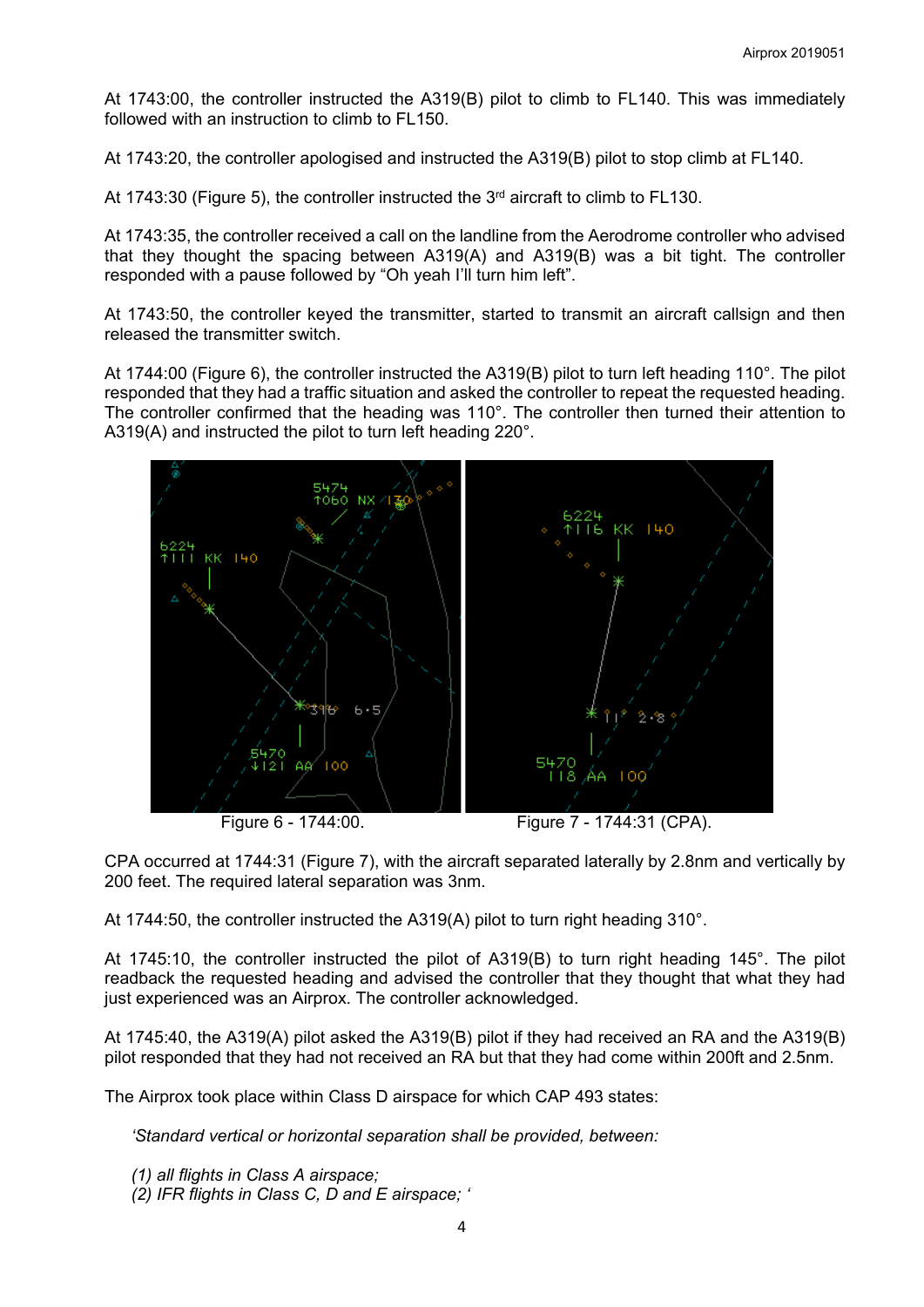and,

*'If, for any reason, a controller is faced with a situation in which two or more aircraft are separated by less than the prescribed minima, e.g. ATC errors or differences in the pilot's estimated and actual times over reporting points, he is to:* 

*(1) use every means at his disposal to obtain the required minimum with the least possible delay;*

*and* 

*(2) when considered practicable, pass traffic information if an ATS surveillance service is being provided, otherwise, pass essential traffic information. '*

Notwithstanding the confusion regarding the climb instructions issued to the pilot of A319(B), which had no bearing on the event, the controllers initial plan was reasonable in that they made provision for vertical separation of both departing aircraft from the inbound A319(A) and then provided sufficiently separated parallel tracks to enable the Belfast City departure and A319(B) departing Aldergrove to climb to their coordinated levels. However, when attempting to laterally offset the tracks of A319(A) and A319(B) to enable their respective descent and climb, the headings provided were not quite sufficient to ensure the required 3nm separation. The situation was compounded by what appeared to be insufficient monitoring of the effectiveness of the allocated headings by the OJTI, together with the delay in the trainee controller providing further instructions to the pilots when the proximity of the two aircraft had been brought to their attention. Standard avoiding action may have been more appropriate at this point, followed by Traffic Information to both pilots.

The Aerodrome controller should be commended for their vigilance and team work in raising their proximity concern with the Radar controller.

# **UKAB Secretariat**

The A319(A) and A319(B) pilots shared an equal responsibility for collision avoidance and not to operate in such proximity to other aircraft as to create a collision hazard[2.](#page-4-0) Notwithstanding ATC were required to ensure separation was achieved between the 2 IFR aircraft in Class D airspace.

# **Summary**

An Airprox was reported when A319(A) and A319(B) flew into proximity near Belfast at 1744hrs on Wednesday 3<sup>rd</sup> April 2019. Both pilots were operating under IFR and were in receipt of a Radar Control Service from Belfast Approach.

# **PART B: SUMMARY OF THE BOARD'S DISCUSSIONS**

Information available included reports from both pilots, the controller concerned, area radar and RTF recordings and reports from the appropriate ATC and operating authorities. Relevant contributory factors mentioned during the Board's discussions are highlighted within the text in bold, with the numbers referring to the Contributory Factors table displayed in Part C.

The Board first noted that both A319 pilots were in receipt of Radar Control Services in Class D airspace from Belfast Approach and that the position was manned by a mentor and trainee. As A319(B) climbed, the Belfast controller coordinated a level of FL140 with the Prestwick Centre and both aircraft were placed on radar headings intended to provide standard radar separation of 3nm as A319(B) climbed through A319(A)'s level; shortly afterwards, the Aerodrome Controller called the Approach controller to warn him that he thought the spacing between the two A319s was a 'bit tight'. A civil ATC Airfield member commented that this warning call was an indication of good teamwork within ATC, and that

<span id="page-4-0"></span> $\overline{a}$ <sup>2</sup> SERA.3205 Proximity.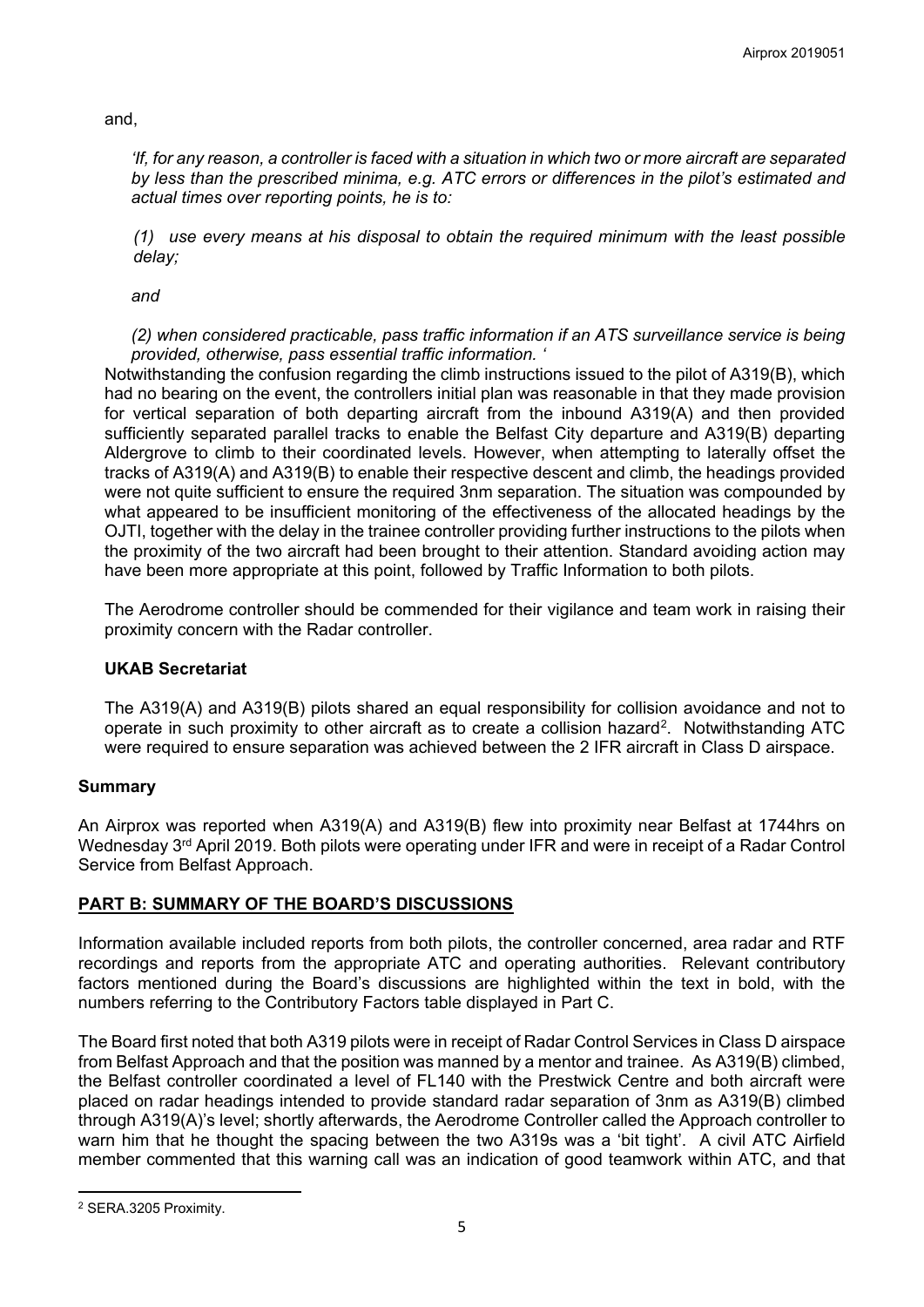the Aerodrome Controller should be commended for his proactive input. Shortly afterwards the Approach Controller instructed A319(B) pilot to turn left heading 110° to provide greater separation. In response, A319(B) pilot asked the controller to repeat the heading because of the traffic situation affecting his aircraft (presumably based on his TCAS display). Although right to query the turn if he had concerns, the Board were conscious that azimuth information on TCAS can be subject to errors due to antenna performance and that pilots should also bear this in mind; the Board were unsure whether A319(B) pilots enquiry had delayed him turning onto the required heading, if it had then this might also have contributed to the loss of separation in itself.

After the heading change for A319(B) had been confirmed, A319(A)'s pilot was also instructed to turn left heading 220°. The Board noted that the Belfast local radar replay showed the minimum separation at CPA as 2.9nm, and that the CAA ATSI report (using NATS multilateral radar recordings) indicated a separation of 2.8nm for one radar sweep. Although both recordings were subject to radar measurement tolerances, both of these sources indicated that, albeit marginally, the required separation of 3nm had not been achieved (**CF1 & CF4)**. Ultimately, although there was a fine line between letting students make mistakes and ensuring overall safety, the Board considered that responsibility for ensuring that separation was achieved lay with the OJTI mentor, who should have acted earlier to ensure that the headings issued by his trainee would be sufficient (**CF2**)**.** Consequently, it was also apparent to the Board that the controller's instructions had contributed to the conflict (**CF3**).

The Board agreed that both pilots had been concerned by the proximity of the other aircraft (**CF5**); the pilot of A319(B) reported to the controller that they had had what they considered to have been an Airprox and A319(A)'s pilot had also filed an Airprox report. In briefly discussing the situation on the frequency, both pilots confirmed that they had not received TCAS RAs, although both had received a TA (**CF6**).

Turning to the risk of the Airprox, the Board quickly agreed that because there had been a loss of separation, albeit by a minor amount, it could not be said that normal safety standards and procedures had pertained (Category E). Therefore, although they quickly agreed that there had been no risk of collision, because safety had been marginally degraded the Board assessed the risk as Category C.

| <b>CF</b>      | Factor                                                         | <b>Description</b>                                           | Amplification                                                 |
|----------------|----------------------------------------------------------------|--------------------------------------------------------------|---------------------------------------------------------------|
|                | <b>Ground Elements</b>                                         |                                                              |                                                               |
|                | • Regulations, Processes, Procedures and Compliance            |                                                              |                                                               |
| 1              | <b>Human Factors</b>                                           | • ATM Regulatory Deviation                                   | Regulations and/or procedures not complied with               |
|                | • Manning and Equipment                                        |                                                              |                                                               |
| $\overline{2}$ | <b>Human Factors</b>                                           | • Mentoring                                                  | Sub-Optimal                                                   |
|                | • Situational Awareness and Action                             |                                                              |                                                               |
| 3              | <b>Human Factors</b>                                           | • Inappropriate Clearance                                    | Controller instructions contributed to the conflict           |
| 4              | <b>Human Factors</b>                                           | • Separation Provision                                       | Not Achieved                                                  |
|                | <b>Flight Elements</b>                                         |                                                              |                                                               |
|                | • Situational Awareness of the Conflicting Aircraft and Action |                                                              |                                                               |
| 5              | <b>Human Factors</b>                                           | • Interpretation of Automation or Flight Deck<br>Information | Pilot was concerned by the proximity of the other<br>aircraft |
|                | • Electronic Warning System Operation and Compliance           |                                                              |                                                               |
| 6              | Contextual                                                     | • ACAS/TCAS TA                                               | <b>TCAS TA/CWS indication</b>                                 |

# **PART C: ASSESSMENT OF CONTRIBUTORY FACTORS AND RISK**

Degree of Risk: C.